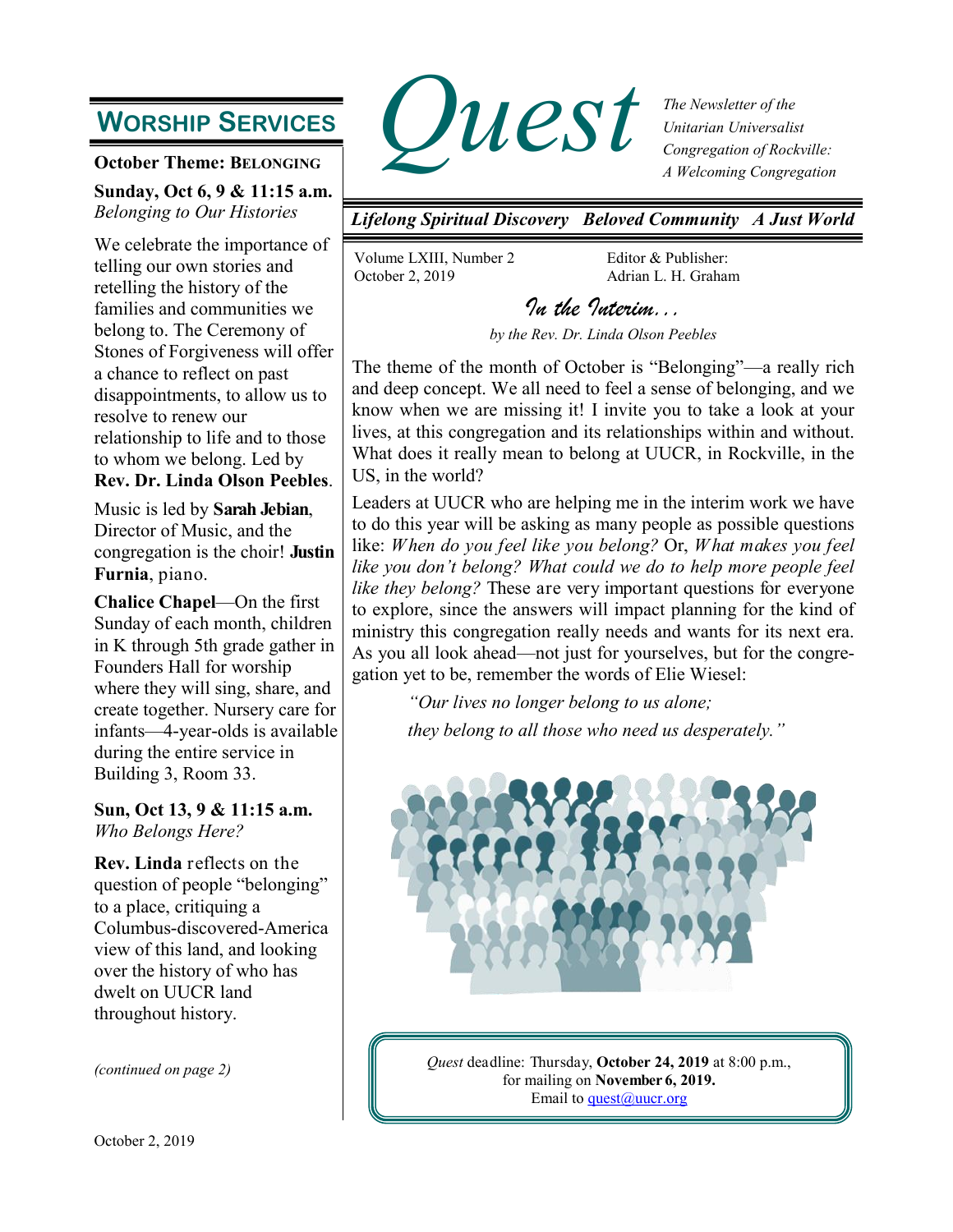# *Quest*

**Unitarian Universalist Congregation of Rockville 100 Welsh Park Drive Rockville, MD 20850 301-762-7666 UUCR@UUCR.ORG WWW.UUCR.ORG**

#### **Staff**

Interim Senior Minister: Rev. Dr. Linda Olson Peebles Associate Minister: Rev. Rebekah A. Savage Director of Religious Education: Carla Miller Director of Music: Sarah Jebian Director of Communications & Membership: Adrian L. H. Graham Church Administrator: Donna Taylor RE & Youth Assistant: Anne Chernikoff Pianist: Justin Furnia Building Sexton: Justin Onyeador

#### **Board of Trustees**

Mary Carvajal, President Elsa Powel Strong, Vice President Peter Shaw, Secretary Christy Shannon, Treasurer Dana Alzouma Glenn Griffin Brian Haugen Colleen Dolak, Immediate Past President

### **Officers**

Secretary: Peter Shaw Treasurer: Christy Shannon Assistant Treasurers: Eric Burch Barbara Harrison

#### **Quest Staff**

Editor-in-Chief/Coordinator: Adrian Graham Desktop Publisher: Adrian Graham

*Quest*, the regular newsletter of the Unitarian Universalist Congregation of Rockville, is published monthly at the UUCR office at 100 Welsh Park Drive, Rockville, MD 20850, and distributed without charge to members, guests, and friends. Postage is paid at Rockville, MD. All rights reserved. Postmaster: Send address changes to Circulation Manager, *Quest*, 100 Welsh Park Drive,

Rockville, MD 20850

#### *(Worship Services continued from page 1)*

Very special music is offered by the UUCR house band **Bonfire of the Mannakees**; **Justin Furnia**, piano.

**First Fifteen—Three to four Sundays a month, all ages<sup>\*</sup> join in** worship in the Sanctuary for the "First Fifteen" minutes, after which those in K through 5th grade follow their teachers to their classrooms. Parents of K through 3rd grade are asked to sign their children out from classes ten minutes after the end of worship; children in 4th grade and up will be dismissed to find their parents at the end of class. \*Nursery care for infants—4-year-olds is available during the entire service in Building 3, Room 33.

## **Sunday, October 20, 9:00 a.m. & 11:15 a.m.**

*On the Margins*

**Rev. Linda** is joined by a **Combined Choir** of 70 voices (from UUCR and Cedar Lane Unitarian Universalist Church) sharing stirring music and inspiring words to remind us of our calling to live our faith in appreciation of all voices, including those which have historically been placed on the margins of our experience.

### **Justin Furnia**, piano.

**First Fifteen**—see above.

### **Sunday, October 27, 9:00 a.m. & 11:15 a.m.** *Samhain / Halloween*

**Rev. Rebekah Savage**, **Carla Miller**, and **Sarah Jebian** join together to share a delightful and meaningful multigenerational celebration of the season.

Special music by **Tigre Cruz** and **Julianne Kapner**, percussion.

**Multigenerational Service**—All\* gather together in the Sanctuary for this service. \*Nursery care for infants—4-year-olds is available during the entire service in Building 3, Room 33.

### **November Theme: ATTENTION**

### **Sunday, November 3, 9:00 a.m. & 11:15 a.m.** *All Souls: Paying Attention to the Ancestors*

We invite everyone to bring a photo of those in their families who have died, to put on a community altar we will create for the service. We will also read the names of UUCR members now gone. Led by **Rev. Dr. Linda Olson Peebles.**

Special music by **Chelle Fulk**, violin; **Justin Furnia**, piano.

**Chalice Chapel**—see above.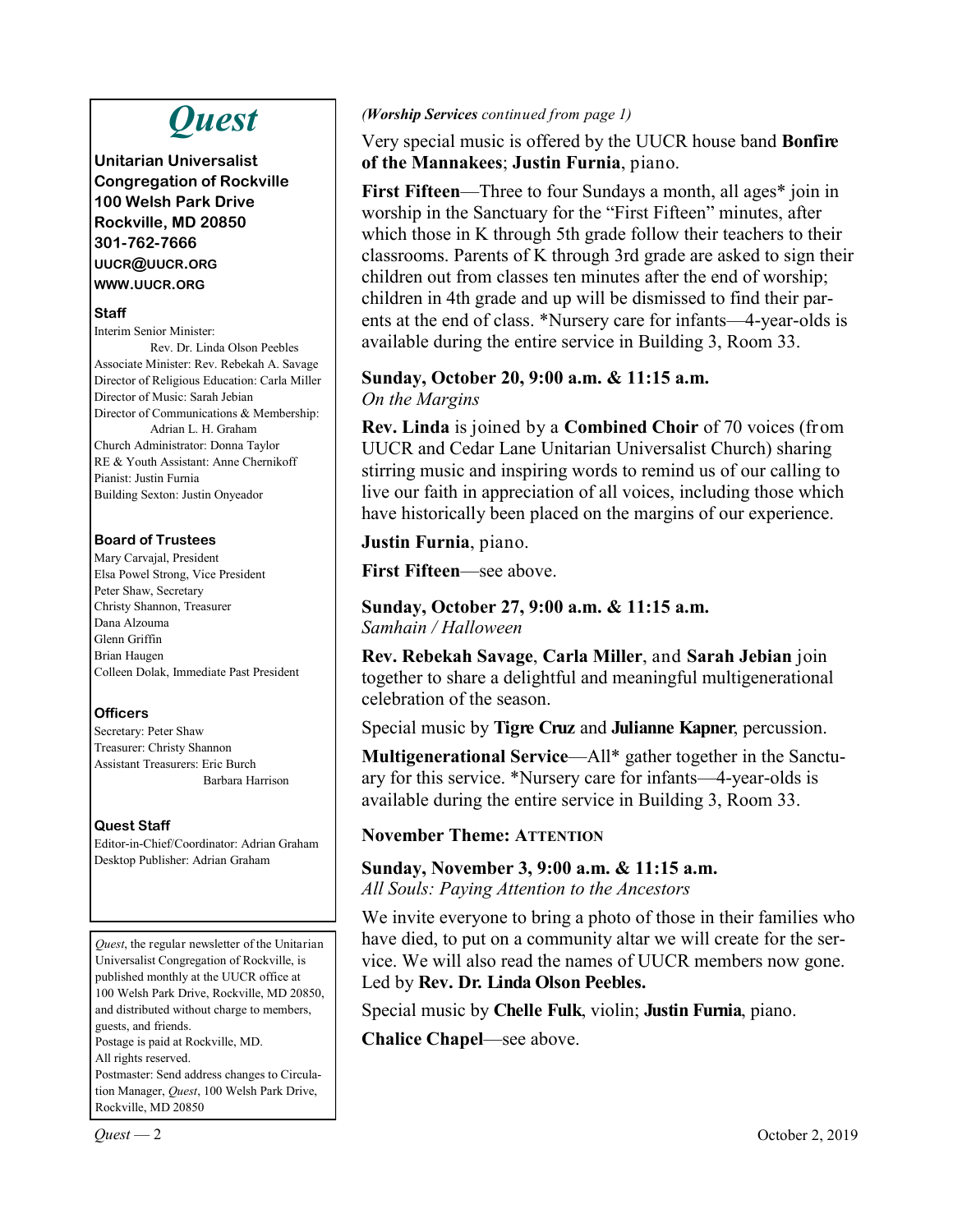# **FAITH FORMATION**

## *REflections...Family Faith Formation*

*by Carla Miller, Director of Religious Education*

### **Families Belong at UUCR, and Belong Together**



As we explore this month's theme of "Belonging," I wonder what our families with children and youth need to feel they belong and matter in this beloved community?

UUCR open-heartedly welcomes and includes children and youth. We know that this requires intention, it doesn't just happen. Our growing focus on engaging families as *units* also requires intentionality, and the engagement of the whole congregation. It may be a new take, a slight shift in the culture. If you stay tuned in, you will notice an ongoing and growing energy for family ministry!

Families' lives these days are complex and electronics-filled. Church is a place that the whole family comes together, to unplug, let go of other demands, and *be.* 

**Families come here yearning for a community of families and time together as a family**, to share their stories, to connect through shared values, and to build a network of mutual support for themselves and their kids. We are planning many ways to do this:

- Family FUUn, in a new form on the first Sunday of the month during Middle Hour, will bring together a multigenerational group to play, create, connect and grow. This is our trial run. Try it!
- *ArtsConnect* this fall will offer a collaborative art project focused on family heritage and identity; a great opportunity to strengthen family identity, and to connect in community.
- Family potlucks take place after the second service on the second Sunday of the month beginning October 13. Volunteer to supervise set-up, clean- up, and lock-up one Sunday.
- The UUCR playground! Please know that all are invited to stop by to visit, bridging the gap between parents and non-parents. Thanks to those who roll out coffee and snacks.

### **Parents need support apart from their children at church as well**:

- Childcare during adult programs supports parents' involvement in this congregation.
- Event organizers—please request childcare when you reserve space. RSVP's for childcare are needed no less than one week in advance.
- Parenting classes like one offered last spring, and OWL parent discussions are valued.

### **Families belong in worship together, too**:

- Children and youth who do not feel at home in services will become adults who do not feel at home in a UU congregation.
- Their presence in worship is the vibrancy of our present, and future of our faith.
- Let them know you are happy to see them!

Parents still want a liberal religious learning environment for their children, though increasingly for themselves as well. They realize that faith formation is a shared journey, and that their own journey is supported and enlivened here as much as their children's.

The Family Faith Formation team and I hope to spark conversations with you about our shared ministry to families. We have some thoughts I've expressed here. You will have more! Please share them with **Sarah Appleby**, **Tom Bozzo**, **Ginny Folsom**, **Chris Julka**, **Karen Pittleman**, and me. And we will continue to reach out to all of you.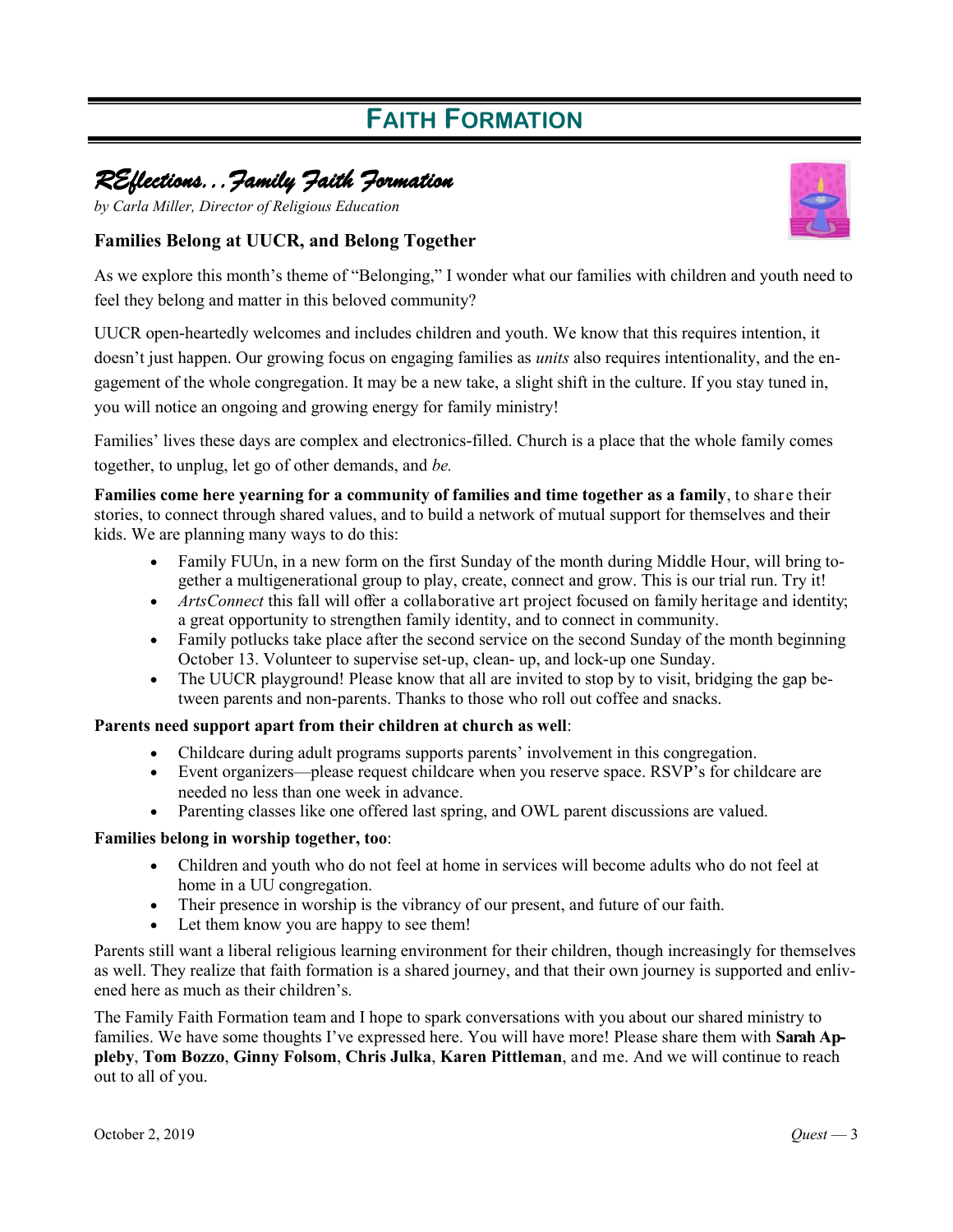# **SOCIAL JUSTICE**

## **Introducing Coming to the Table (CTTT)**

*by Fran Lowe, Racial Justice Working Group*

*CTTT: A new program sponsored by the Racial Justice Working Group*

**What:** Facilitated conversations of respectful and honest sharing to promote healing from racism's harm and to support racial reconciliation.

**Who:** All those interested in developing deeper understanding, empathy, and meaningful connections in the context of issues of race.

**When:**Monthly discussions on the first Monday of the month, starting November 4.

**Background:** facilitation training; first CTTT conversation.



It was wonderful to see so many (40 people) at our early September Facilitation Training: Creating a Safe and Brave Space for Sharing, Authenticity, Honesty and Compassion. Professional facilitator and coach Althea Shiplett taught lots of useful strategies and processes for spiritual or faith-based facilitation. Guests, Jane Carrigan and Thornell Jones from the UU Church of Annapolis, shared their wisdom as well. All are experienced Coming to the Table facilitators.

Following this we watched the documentary *Traces of the Trade: A Story From the Deep North* together and held our first CTTT conversation. Jane and Thornell generously returned to UUCR to facilitate and coach us through this conversation, which focused on reparations.



**MORE INFO on CTTT:** You can check online at [https://](https://comingtothetable.org/) [comingtothetable.org/;](https://comingtothetable.org/) or come talk to us at the Racial Justice table during Middle Hour on Sunday mornings. Our members include **Nancy Spencer**, **Hellen Oketch**, **Fran Lowe**, **Julie Robinson**, **Marie Reed**, and **Rev. Rebekah**.

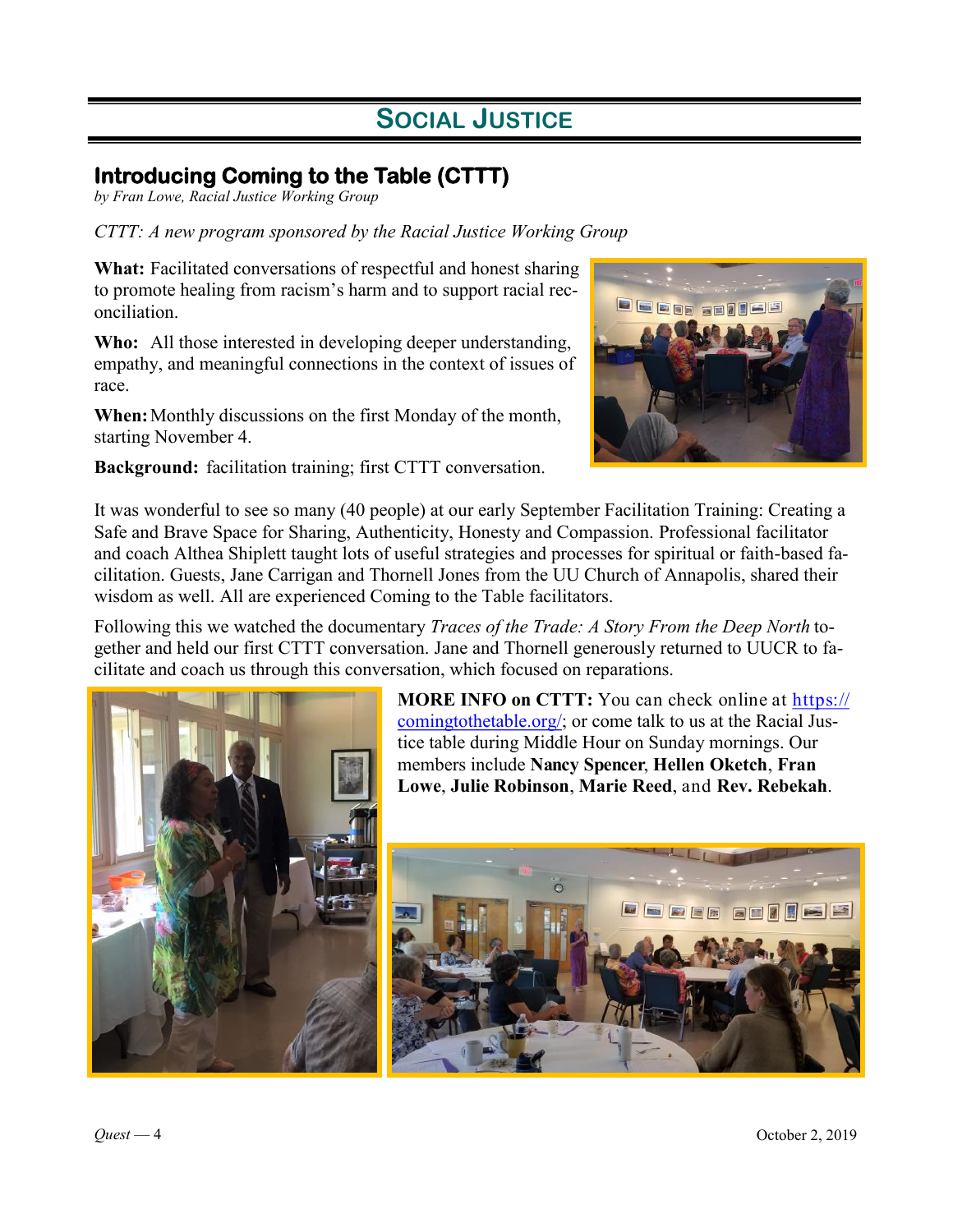### **Spotlight on...Belonging**

*by Sarah Jebian, Director of Music*

A couple of weeks ago, I organized a group of choir members from UUCR and UU Fairfax to see *Dear Evan Hansen* at the Kennedy Center. It's a beautiful show and one that made me "ugly cry" both times I saw it. *Dear Evan Hansen* tells the story of a young man with severe social anxiety disorder who so yearns to make a connection with his peers that he fabricates a relationship with a deceased student to become closer to the boy's family. It's a small cast - only eight characters total - and what struck me most was that even though all 8 of these characters have (or develop) emotional connections with each other, they each feel desperately alone. In fact, it's Evan's lie that ends up bringing everyone together in a strange way. I could identify with each character on that stage. I often feel like I'm part of the crowd but not necessarily making a deep connection. As I've talked about this feeling with some of my closest friends, I have been amazed to find out that they all feel the same way too! That we're here, but not here. That we're noticed, but not really seen. The opening lyrics in the Act I finale "You Will Be Found" (which our UUCR choir performed last year!) are:

*"Have you ever felt like nobody was there? Have you ever felt forgotten, in the middle of nowhere? Have you ever felt like you could disappear, like you could fall, and no one would hear?"*

My answer to that is a hard yes. And I wonder, my dear ones, do you feel that way too? Our worship theme for October is "Belonging." As I ponder this theme and work with our ministers to choose music to support our worship time together, I can't help but think of Evan Hansen and the lengths to which he was willing to go to connect with other people. I also think of the text in the second verse of "You Will Be Found":

*"Well, let that lonely feeling wash away. Maybe there's a reason to believe you'll be okay. 'Cause when you don't feel strong enough to stand, you can reach, reach out your hand. And oh, someone will come running and I know they'll take you home."*

May UUCR be a place where you are truly seen, where you find deep connections with friends and with the Divine Spirit, and where you feel "found".

With love,

## *Sarah*

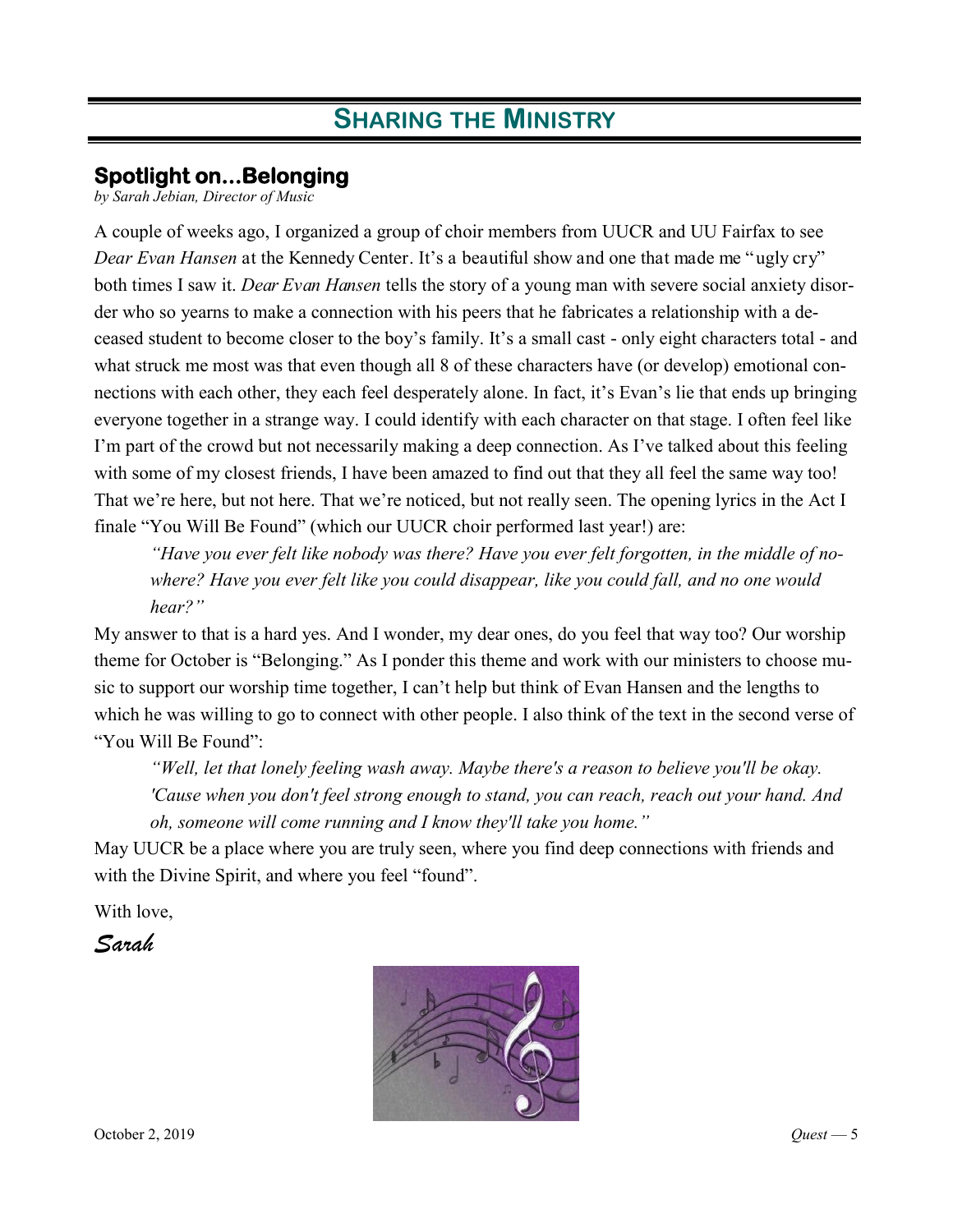## **Communal Drumming Returns to UUCR!**

*by Sarah Jebian, Director of Music*

In the drum circle we discover how deeply connected we really are. Grooving together, our individuality finds expression within the whole, free of conflict or compromise. And it's really FUN!!! If you've ever tapped your foot to a song on the radio, you have all the rhythm you need to share in the healing power of communal drumming. No experience is required and you need not bring a drum (though by all means bring one or any other percussion instrument if you choose). Children under age 12 should be accompanied by an adult. Children



under age 7 may not find communal drumming engaging, but are welcome to try it out. Come groove with us on first Wednesday of each month beginning October 2 (exception: January 8) from 7:00 p.m. to 9:00 p.m. in Rooms 52-53.

The Drum Circle will be led by percussionist Roy Mueller of the Sugarloaf Congregation of Unitarian Universalists. Contact Roy for more info.

## **ArtsConnect Returns with "Race and #RealTalk"**

*by Sarah Jebian, Director of Music*

*ArtsConnect* at UUCR returns with an exciting year of programming ahead. Our theme this season is "The Power of We" - inspired by the UUA's General Assembly. The season begins with a free 6-part workshop series conducted by singers from *ArtsConnect*'s featured musical group - the HALO barbershop quartet, starring UUCR's own Niambi Powell! HALO's workshop series entitled "Race and #RealTalk" is a music-based experience confronting racism and social issues in the United States with healthy dialogue around the topic "Immigration: Engaging Across Political Perspectives". Space is limited to 30 participants. Must be 18 or older to participate. Open to the public so please invite friends and family - especially if they have different beliefs and viewpoints than your own! Learn [more and sign up today!](https://uucrmusic.weebly.com/workshop.html)

### **Save the Date**

*by Sarah Jebian, Director of Music*

*ArtsConnect* continues on November 3 from 1:30 p.m. to 4:30 p.m. with a special visual art workshop led by local Rockville artist [Rosana Azar.](https://www.rosanaazar.com/about) Rosana will lead community members of all ages in exploring their own family history and will help us create a beautiful piece of art together. You do not need any artistic experience or particular talent to participate. We especially encourage families with youth and young children to attend. This event is open to the public and free of cost. Donations are welcome to assist in covering the cost of supplies.

The main *ArtsConnect* event will happen on Sunday, December 15 with an art reception beginning at 6:00 p.m. followed by HALO in concert at 7:00 p.m. This promises to be a very special evening. Don't miss it! Look for more information about *ArtsConnect* in future editions of *Quest*, *UUCR E*weekly, and [on our website.](https://uucrmusic.weebly.com/artsconnect.html)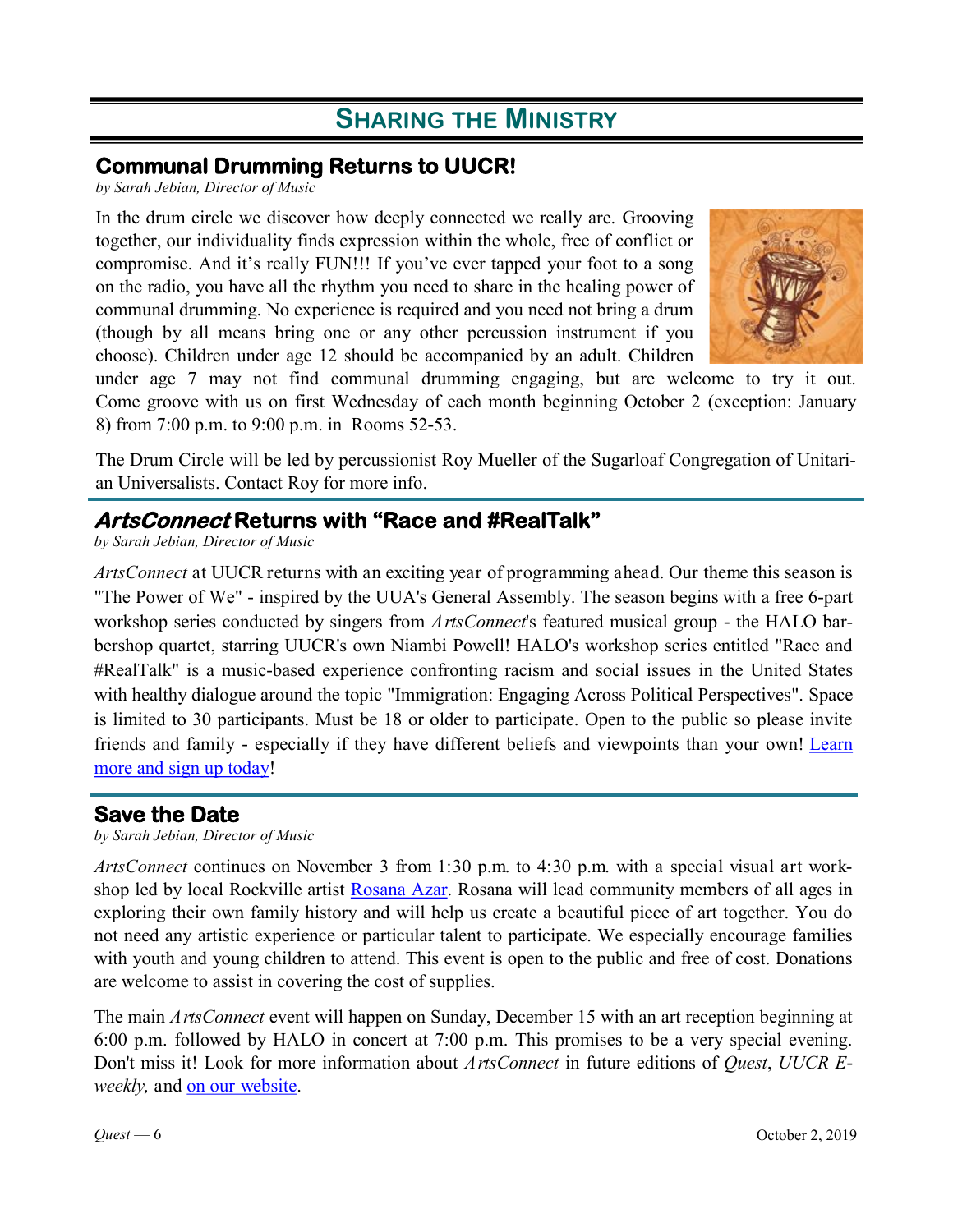## **Thinking of You**

*compiled by Judy Eisenhauer and Staff on behalf of the Pastoral Care Team*

**John Dunbar** is recuperating after hip surgery in late September. We wish him a speedy recovery.

All are welcome to attend a celebration of **Jewell Golden**'s life at UUCR on Sunday, October 27, at 2:00 p.m.



Please contact **Judy Eisenhauer** with any joys, concerns, or accomplishments you would like to share in this column.



### **Pastoral Care at UUCR**

*by Jane Klag, Pastoral Care Team*

We have a Pastoral Care Team at UUCR! Our small team pays attention to the needs of the congregation. We assess what we can do to help at difficult times. We provide food, rides to the doctor, child care support, cards and calls to those needing an ear to listen. We connect with those who are not here on Sunday mornings. We do what we can and help with referrals to community support. It is not just the team that helps the congregation, it is everyone in our community. If you can give an hour to help with rides, meals, calls and visits, we will have an opportunity to sign up at the Activities Fair on October 13, or you can contact Rev. Rebekah or Rev. Linda. Caring for one another is how we live our faith. It is a spiritual practice. As we care for one another, we keep the web of congregational life strong.

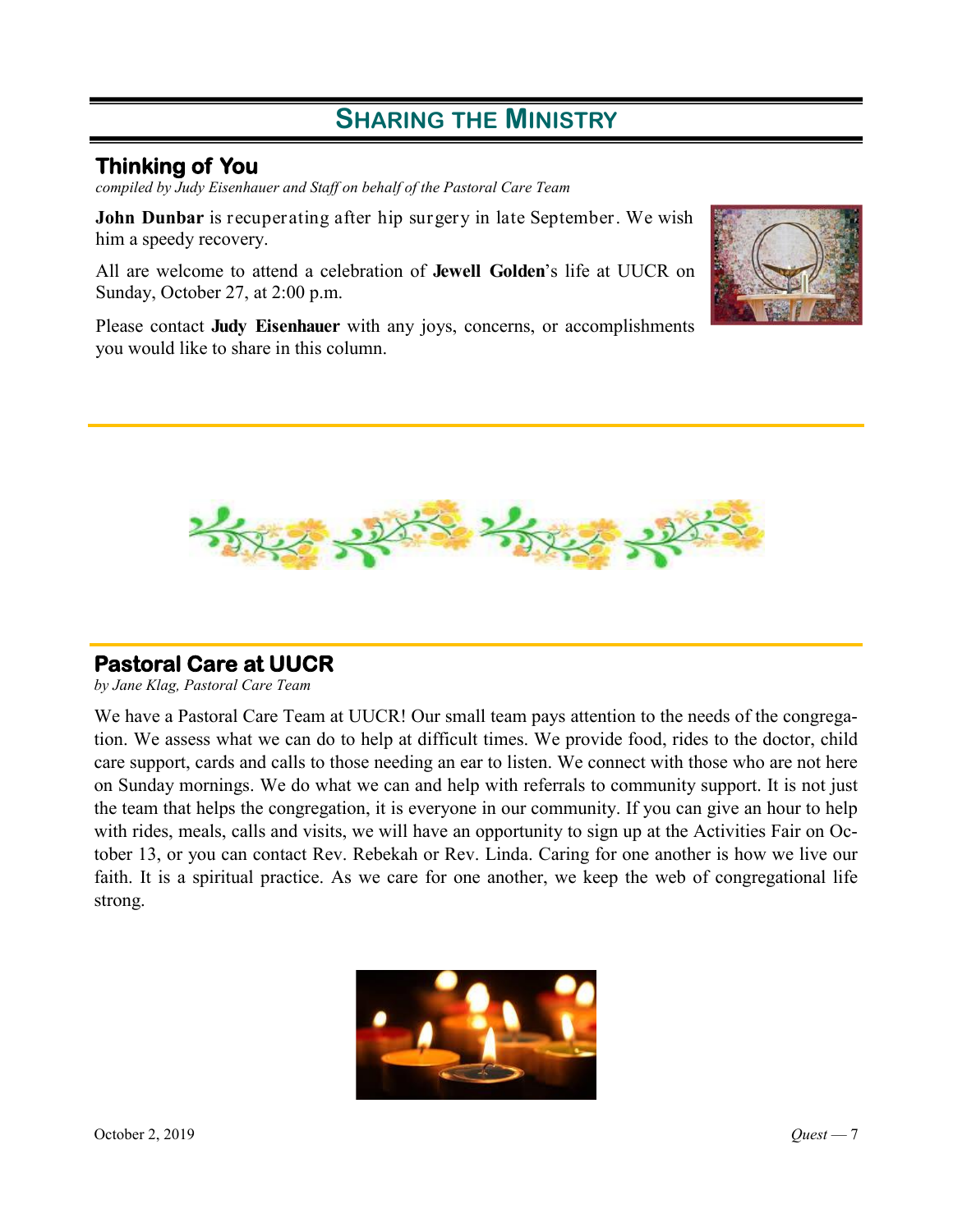

The child does not yet know what belongs and what does not: therefore for her all things belong.

The ear of the child is open to all music. Her eyes are open to all arts. Her mind is open to all tongues. Her being is open to all manners.

In the child's country, there are no foreigners.

Kenneth L. Patton

Where you belong is where you choose<br>to constantly show up.

Karina Antonopoulos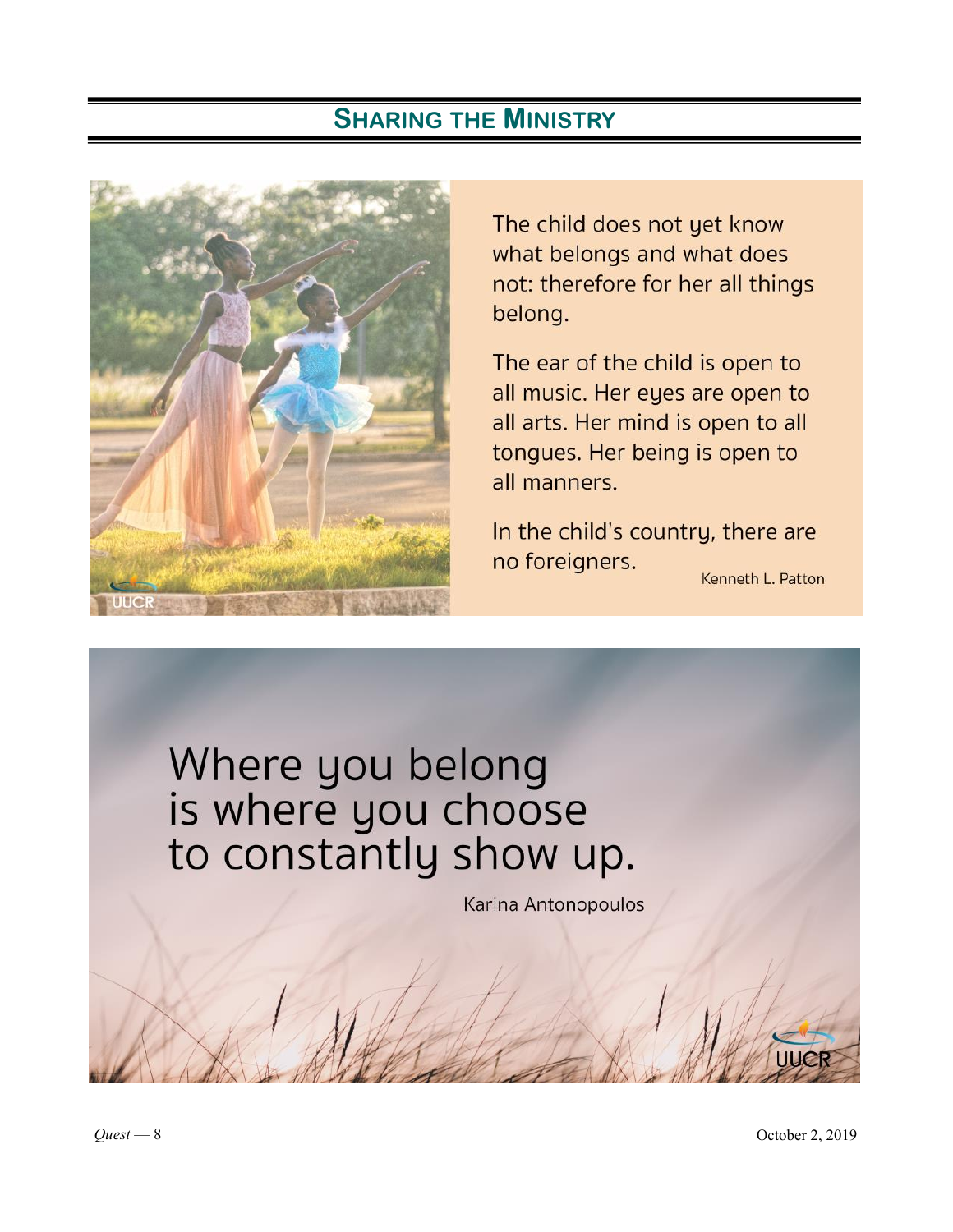## **New2UU (and NotSoNew, Too…)**

*by Adrian Graham, Director of Communications & Membership*

Our **Fall New2UU series** will be offered in three Thursday night sessions from 6:30 p.m. to 8:30 p.m. (October 17, October 24, and November 7). This class is a great way to get your toes wet and learn about our faith tradition broadly speaking, as well as our particular expression of it here at UUCR. Those who are interested in joining the congregation as members will be invited to do so after completing these three sessions, and will be formally welcomed into membership on Sunday, November 14.

For those longtime UUCR folks who are NotSoNew and may have been contemplating a shift from *congregant* to *member*, this is also a great opportunity to you to deepen your engagement with your chosen faith community. As we reflect on this month's spiritual theme of "Belonging," what does it mean to belong to UUCR? Let's chat about it!

As always, I can be reached at  $\frac{a}{\text{grapham}(a)}$  uucr.org.

In faith,

*Adrian*



# **CONGREGATION WORKS**

## **Where do we come from? What are we? Where are we going?**

**SATURDAY, OCTOBER 5, 3:00 P.M. TO 5:00 P.M.—INTERIM KICK-OFF!**

Join Rev. Linda and families, members, and friends for an important, fun, and interactive exploration of the history of UUCR, and of what people have most loved about being at UUCR. All ages are invited to participate!



## **Fall Town Hall Meeting**

*by Mary Carvajal, UUCR Board President*

Please join us for the Fall Town Hall Meeting on **Sunday, October 6** during Middle Hour. We will give updates on congregational goals and activities, and discuss plans for evaluating the two services schedule. Looking forward to seeing you there!



Please feel free to contact me at  $president19-20@uucr.org$  with any questions or concerns.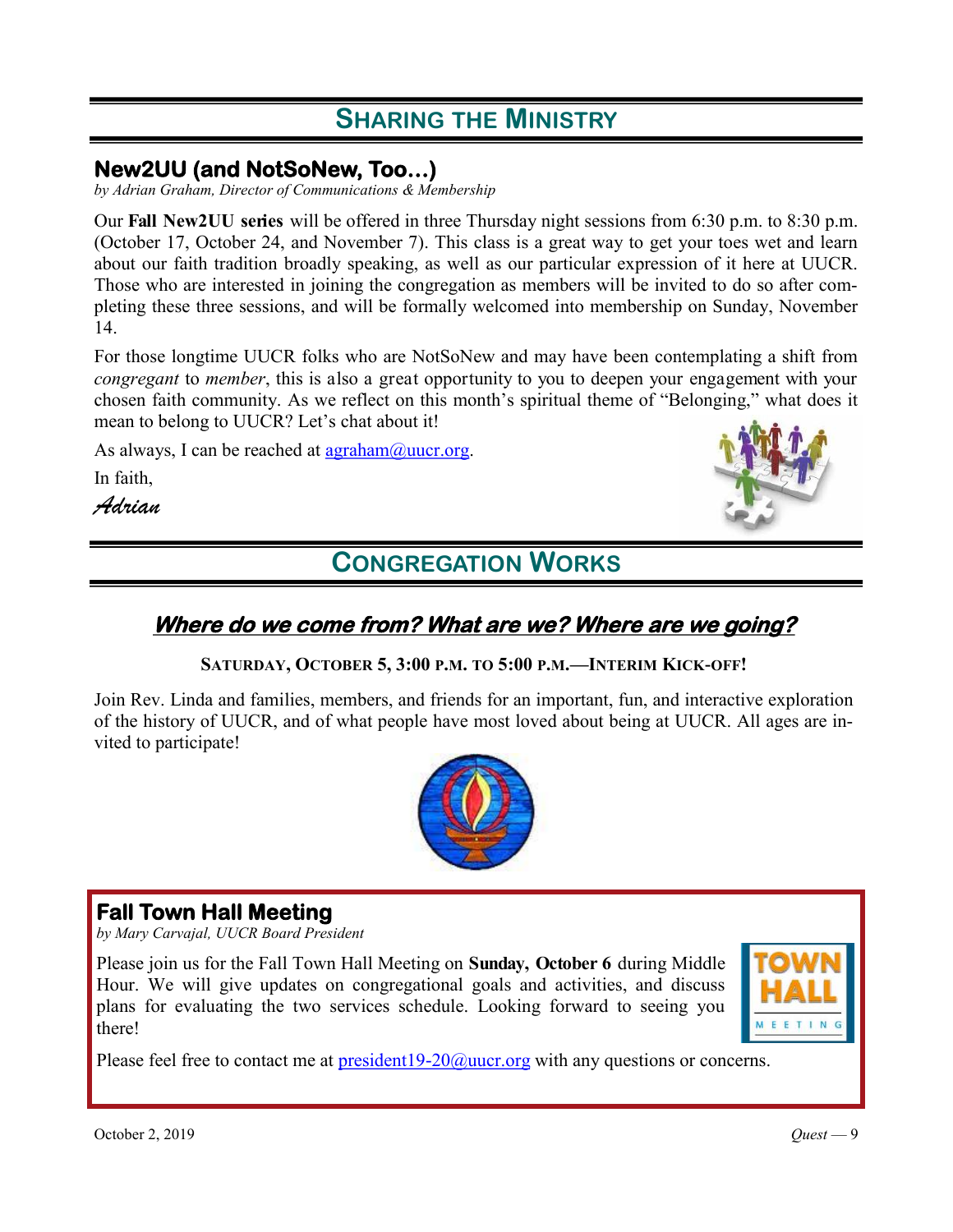# **CONGREGATION WORKS**

## **Board Adopts New Operating Budget**

*by Christy Shannon, Treasurer*

On June 18, 2019, the Board of Trustees approved UUCR's new operating budget for the next fiscal year, beginning July 1, 2019. Operating expenses increase by 0.1% to \$789,383. UUCR's operating income is estimated to be \$757,682, leaving a shortfall of \$31,701. This deficit was expected due to the fact that UUCR employs both a full-time Interim Minister and a full-time Associate Minister. Also, congregational pledging has lagged recently, falling by \$11,158 to \$567,709 this year.

| Category                       | FY 2018-19<br><b>Budget</b> | FY 2019-20<br><b>Budget</b> | Change |
|--------------------------------|-----------------------------|-----------------------------|--------|
| Payroll                        | \$503,046                   | \$511,802                   | 2%     |
| <b>Buildings &amp; Grounds</b> | \$138,825                   | \$136,215                   | $-2%$  |
| Mortgage                       | \$53,507                    | \$53,507                    | 0.0%   |
| <b>Denominational Dues</b>     | \$28,230                    | \$31,517                    | 12%    |
| Committees                     | \$23,355                    | \$21,973                    | -6%    |
| <b>Office Expenses</b>         | \$19,420                    | \$20,370                    | 5%     |
| Social Justice                 | \$12,950                    | \$10,000                    | $-23%$ |
| Miscellaneous                  | \$2,250                     | \$4,000                     | 78%    |
| <b>Total Expenses</b>          | \$781,582                   | \$789,383                   | 1%     |

Here is a summary of the Board's operating budget by major expense category:

In the chart above, there are three significant changes to Denominational Dues, Social Justice, and Miscellaneous. After the UUA changed the way they calculated dues, UUCR had dropped to paying 73% of the amount the UUA requested. The Board increased our UUA funding back to 80% this year. Due to changes at our Partner Church, we will no longer be continuing our relationship with them. The Board also allocated money to search for our new called minister in the miscellaneous category.

Due to continuing deficits over the past three years, the Board worked diligently to keep expenses as low as possible and still maintain programs at an acceptable level. The Board has established a new Rental Committee to increase income to avoid the need to pull from reserves to cover our expenses. In addition, the Board wants to have an active Stewardship Committee. Please let us know if you would be interested in being involved in this important committee.

If you wish to learn more about UUCR's operating budget or if you have questions about UUCR finances, please feel free to [contact me](mailto:treasurer17-20@uucr.org?subject=re:%20Board%20Adopts%20New%20Operating%20Budget) or Finance Committee Chair [Bill Newhouse.](mailto:financechair@uucr.org?subject=re:%20Board%20Adopts%20New%20Operating%20Budget) 

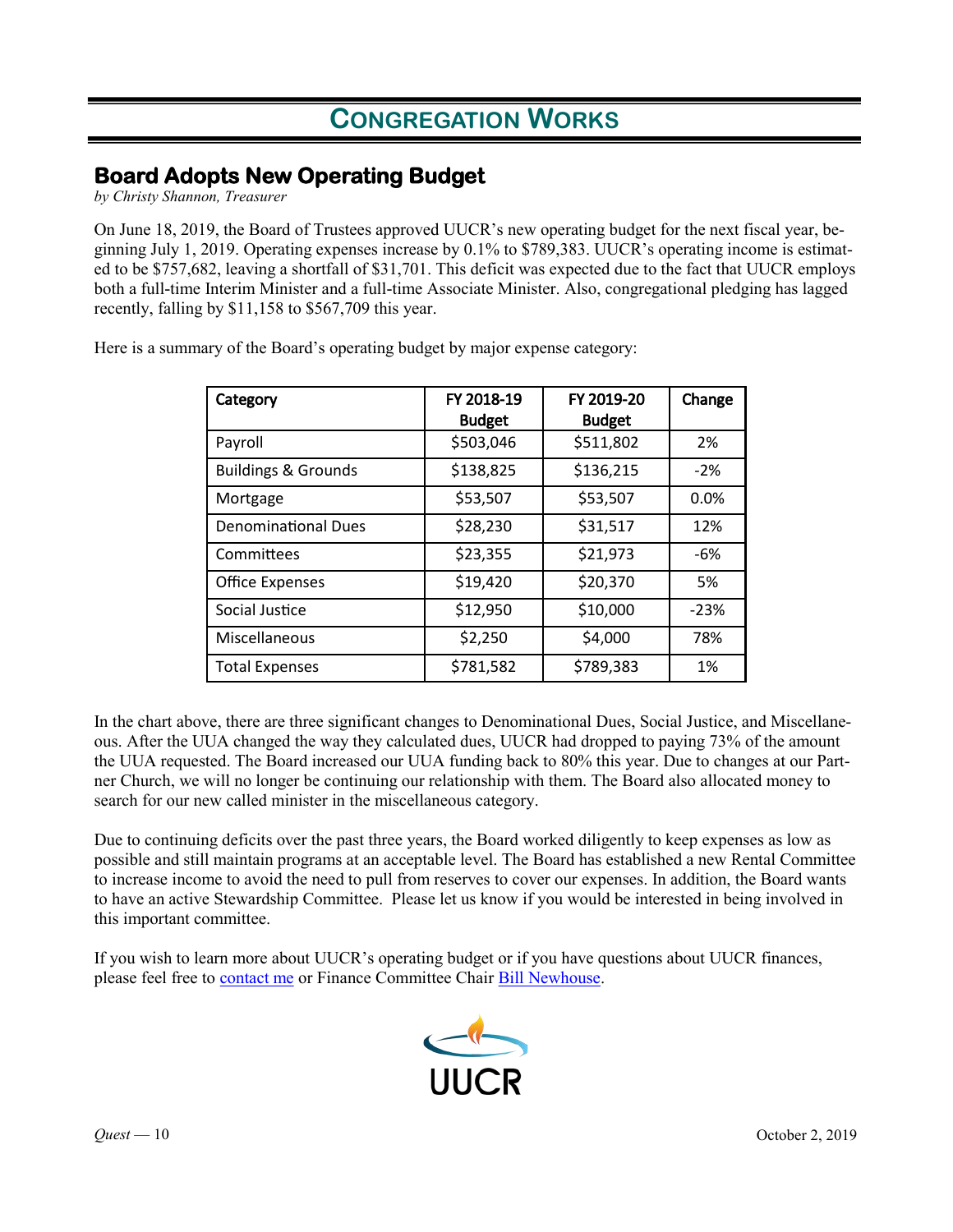# **CONGREGATION WORKS**

## **Boundless Opportunities for Engagement and Enrichment at UUCR**

*by Mark Shannon, Lay Minister*

Come join the fun! Help with an event or an activity! Get some exercise! Meet new people! We need your talents!

Have you ever wondered how to get more involved at UUCR? How to help some of the wonderful activities that occur throughout the year at UUCR? While our staff are remarkable, we, as members, need to support our ongoing activities which are essential to ensure that UUCR continues to fulfill its mission to *Practice Courageous Love*.

At this time, UUCR needs volunteers to support the following upcoming committees and activities:

- **Harvest Bazaar: November 9**. Colleen Dolak is organizing the Fall Fundraiser this year, and she could use a co-chair and needs additional volunteers to help.
- **Canvass Team**: Colleen Dolak has stepped in as Canvass chair this year. Please thank her when you see her! Colleen could use a co-chair and is looking for additional volunteers to help support Canvass preparation and the annual pledge drive.
- **Action Auction**: Our wonderful Spring Fundraising drive needs a new chair or cochair, and additional volunteers. We have a wonderful committee already in place, and volunteers who have supported this event over the last couple of years. However, we need an additional volunteer to lead and volunteers to support the event.
- **Beacon House** representative.
- **LGBTQ Task Group** leader.
- **Unitarian Universalist Service Committee** representative.
- **Stewardship Committee** chair or co-chair.
- **Pastoral Care Team** co– chair.

If you are interested in any of these specific opportunities, please reach out to the following contacts for more details:

- For Fall Fundraiser or Canvass: **Colleen Dolak**
- $\Rightarrow$  For Action Auction: **Carolyn Randall**

For all other opportunities, contact the Lay Ministry Council:

- **Terrie Barr**
- **Mark Shannon**
- $\Rightarrow$  Or please drop by the Lay Ministry table during Middle Hour on any Sunday for more details.